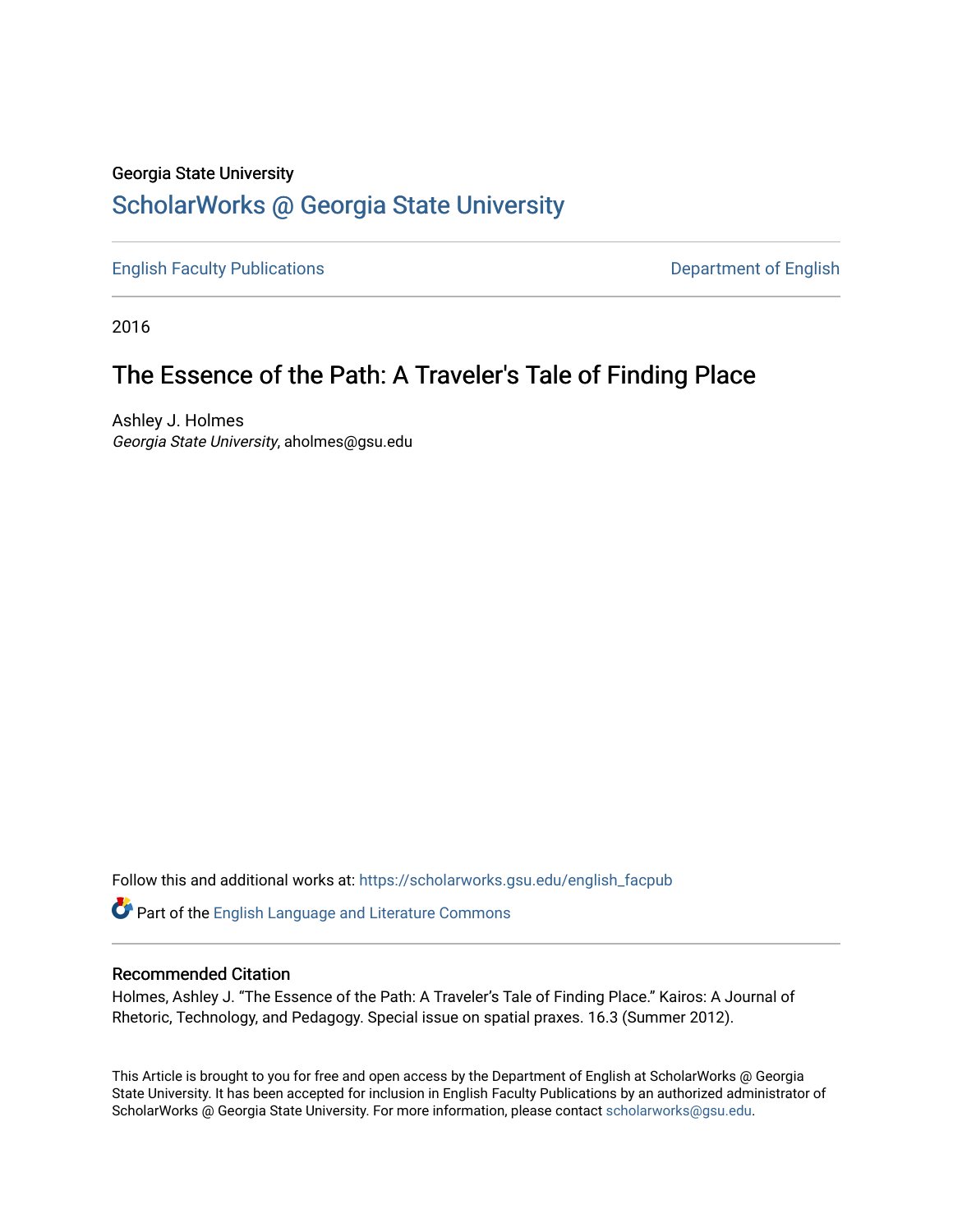# **The Essence of the Path: A Traveler's Tale of Finding Place**



Ashley J. Holmes, Georgia State University



"The lack of collective resentment over dromospheric pollution stems from our forgetting *the essence of the path, the journey*." —Paul Virilio, *Open Sky*, 1997, p. 23

### **Remembering a Journey**

### **Summer 2012,** *Kairos*

In *Open Sky*, Paul Virilio (1997) argued that technologies and communication tools such as the Internet, teleconferencing, and high-speed trains like the TGV—are accelerating at increasing speeds, collapsing both time and space. Virilio advocated for the critical study of speed (dromology) and its effects (dromospheric pollution). He contended that what he termed dromospheric pollution led to a "civilization of forgetting" (p. 25). In other words, the effects of accelerating technologies constructed a society that was so telepresent, so engaged in the live coverage of the current moment, that it had "no future and no past" (p. 25). Furthermore, this dromospheric pollution resulted in the "loss of the traveller's tale" and loss of "the possibility of some kind of interpretation" (p. 33). For Virilio, the acceleration of technologies collapsed the time and the space one might have devoted to documenting a journey and to the reflection and interpretation of that journey. Accelerating technologies such as the Internet, according to Virilio, atrophied "the journey to the point where it becomes needless" (p. 34).

In this webtext, I attempt to capture "the essence of the path," calling attention to my personal and academic journey to find place. This work locates the evolution of my ideas about a composition assignment (multi-genre research) I have taught, and it examines how my experiences across space and time, as well as the places I inhabited,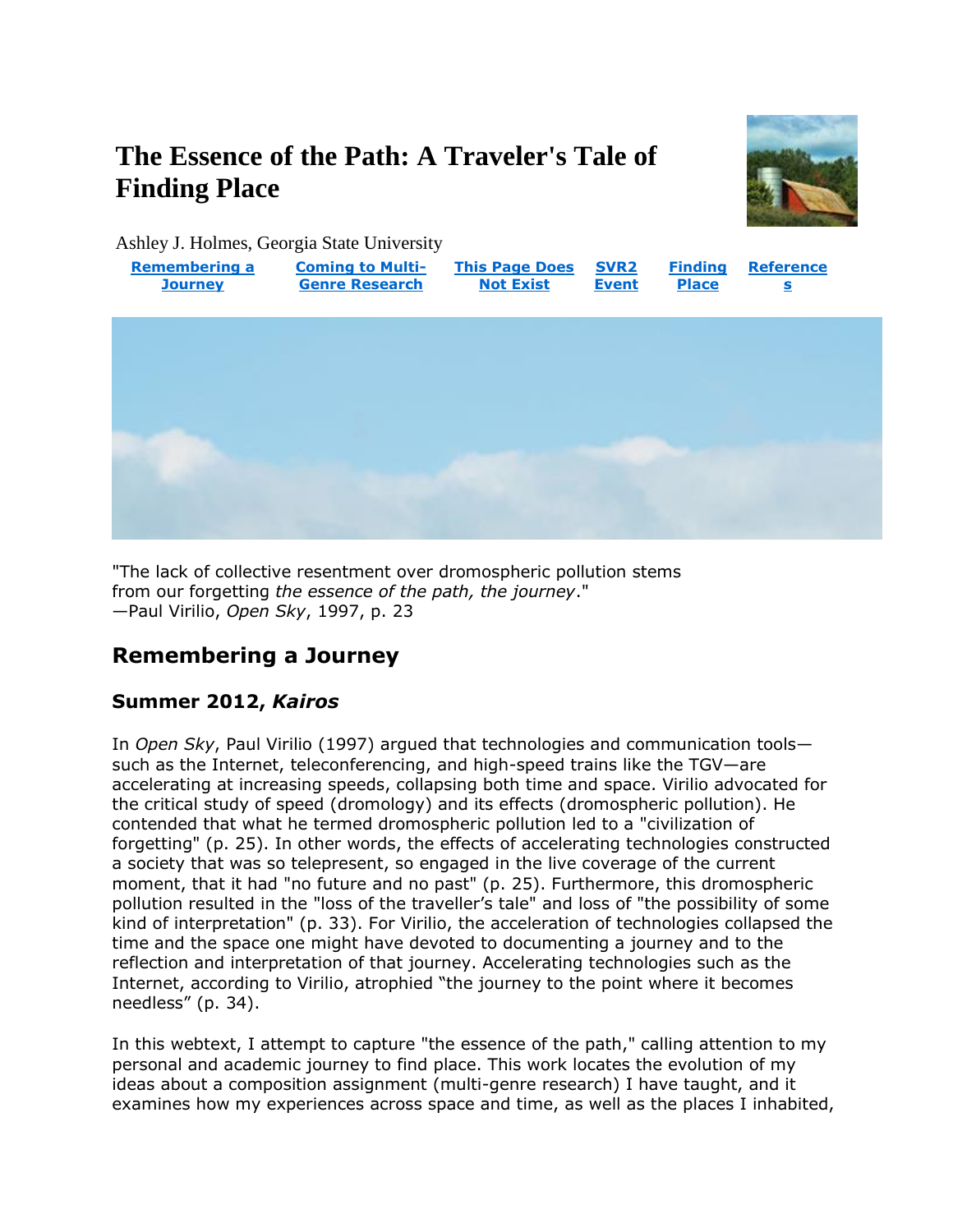impacted my teaching of the assignment. Ultimately, through the construction of this work, I intend to complicate Virilio's claim that accelerating technologies such as the Web necessarily lead to a dromospheric pollution that renders the journey needless. Quite the contrary, using the technology of the Web, I intend to decelerate, to give my academic journey a past, and to construct a (virtual) path for my traveler's tale.

The present work might be read as a narrative, a reflection, or a collection of documents. It narrates the journey I have taken personally and professionally over the past seven years. It reflects on the evolution of my thinking about visuals, technology, space, and place as a teacher and researcher. And it collects and displays, perhaps like a traveler's scrapbook, the material manifestations of this journey: seminar papers, teacher reflections, assignment sheets, among other documents. Making time and virtual space to document and reflect on these experiences is an attempt to disrupt the kinds of dromospheric pollution that crowd our busy minds and lives.

# **Coming to Multi-Genre Research**

### **Spring 2005, NC State University, Post-Human Rhetoric**

When I examine my past in an attempt to locate the kernel of experience that evolved into my interest in spatial theories and praxes today, I'm brought back to the final semester of my MA studies at [North Carolina State University,](http://www.ncsu.edu/) to a seminar in posthuman rhetoric. My readings of Paul Virilio (1997), Gilles Deleuze and Félix Guattari (1983), Jean Baudrillard (1994), and Donna Haraway (1991) began to spark my interest in how technologies affect the ways students learn, compose, and publish their writing. For the [seminar paper](http://kairos.technorhetoric.net/16.3/praxis/hea-et-al/holmes/seminarpaper.html) in that course, I made the argument that students are increasingly becoming like the cyborgs Donna Haraway wrote about, and I explored how compositionists might reconceptualize writing instruction to meet the needs of this changing student population. Drawing on Jeff Rice's (2002) early work on cool writing and sampling, I advocated for the use of nontraditional research projects in first-year composition, specifically advocating for multi-genre research. Excerpts from this seminar paper—an archival document that helps reconstruct a journey, the essence of *my* path—can be found [here.](http://kairos.technorhetoric.net/16.3/praxis/hea-et-al/holmes/seminarpaper.html)

At first glance, the seminar paper may seem to have little connection to the concepts of space and place I embrace in my current scholarly interests. However, my initial engagement with Haraway's work on cyborgs led to a future interest in Haraway's (1992) "The Promises of Monsters," a work much more grounded in mapping and place. Similarly, though I did not reference his work in my seminar paper, I read Paul Virilio's (1997) *Open Sky* for the first time during the post-human rhetoric course, and I have since revisited Virilio's work, including my use of it to construct and [remember a](http://kairos.technorhetoric.net/16.3/praxis/hea-et-al/holmes/remembering.html)  [journey](http://kairos.technorhetoric.net/16.3/praxis/hea-et-al/holmes/remembering.html) in the present work. When I reflect on my first experiences with the ideas of Haraway and Deleuze and Guattari, I am reminded of how radical they seemed to me at the time and how much my understanding of those concepts changed when I began teaching my version of a multi-genre research assignment. After graduation from North Carolina State University, I began teaching first-year composition full time, and I designed a course project that involved multi-genre research. [Teaching multi-genre](http://kairos.technorhetoric.net/16.3/praxis/hea-et-al/holmes/thispagedoesnotexist.html)  [research](http://kairos.technorhetoric.net/16.3/praxis/hea-et-al/holmes/thispagedoesnotexist.html) gave me an opportunity to apply the ideas I had first encountered in the texts I read for my seminar paper. Finally, with hindsight, I can now trace a path that reflects on how my experiences in a [Spatial and Visual Rhetorics seminara](http://www.u.arizona.edu/~kimmehea/svr/696.htm)nd the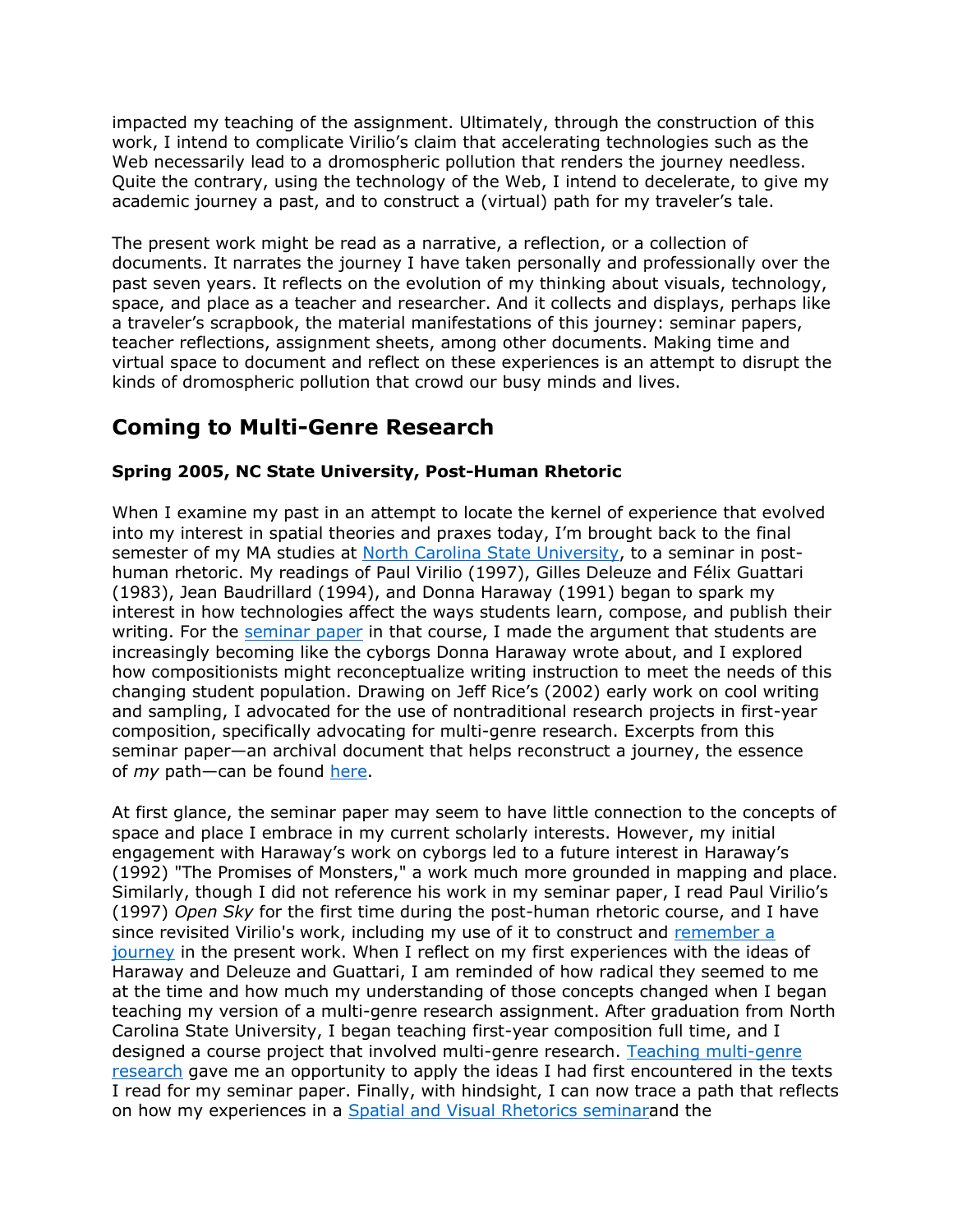corresponding [SVR2 event](http://kairos.technorhetoric.net/16.3/praxis/hea-et-al/holmes/svr2event.html) offered occasions on which to revisit my earlier ideas about multi-genre research.

# **This Page Does Not Exist**

### **Fall 2005, Elon University, College Writing**

I taught multi-genre research for the first time when I began a full-time lectureship at [Elon University](http://www.elon.edu/home/) in Fall 2005. At the request of Elon's [Center for the Advancement of](http://www.elon.edu/e-web/academics/teaching/catlHome.xhtml)  [Teaching and Learning](http://www.elon.edu/e-web/academics/teaching/catlHome.xhtml) (CATL) in Fall 2006, I reflected on this assignment and shared materials online, which used to be found at a CATL gallery site. However, the gallery I created in 2006 no longer exists; now, users are brought to the home page of CATL instead. In what seems to be a recent website redesign for the university, the gallery site, *my* gallery site, has been moved or taken down. This has likely resulted from the fact that I am no longer employed by Elon; CATL now showcases more up-todate [galleries of faculty teaching projects:](http://www.elon.edu/e-web/academics/teaching/aboutGalleries.xhtml) names and faces that crossed my path and others that are unfamiliar, unknown.

When I began drafting [this webtext,](http://kairos.technorhetoric.net/16.3/praxis/hea-et-al/holmes/index.html) the gallery with my assignment was still an active page on Elon's website. During the process of drafting and revising, in the timeline of moving towards publication, the site was taken down. In fact, for a time during my drafting, the link to my gallery site produced a 404 error message, reading "this page does not exist." My first response was surprise and frustration. This gallery was part of *my* journey, something I wanted to document in *my* path. While the content and ideas are still mine, at least in Microsoft-Word-documented-plain-text, the HTML pages and control of the virtual space that used to house them are not. I had felt ownership of the virtual space that was never really mine to own. I was made to feel that a chapter (or a page) out of the book of my life had been taken away from me, erased, inaccessible. This page does not exist. Did it ever exist?

In this case, as an accelerating technology, the Web eclipsed my journey in the ways Paul Virilio (1997) argued in *Open Sky*, collapsing the time and space of my path, resulting in the loss of the path. And yet the journey still exists; *[this page](http://kairos.technorhetoric.net/16.3/praxis/hea-et-al/holmes/galleryreflection.html)* does exist. From the archives of my computer, I revived the Word documents with the content of my gallery submission. Reformatted and reconstructed excerpts from the teaching reflection that used to be housed in an online gallery through Elon's website can now be found within the pages of this webtext. Though the Internet can collapse time and space, accelerate, and make the journey needless in some cases, it can also provide a forum in which to re-construct one's journey, perhaps in a new light.

As I reflect back on this moment of my journey, I believe teaching the multi-genre assignment that I first researched for my [seminar paper](http://kairos.technorhetoric.net/16.3/praxis/hea-et-al/holmes/seminarpaper.html) in post-human rhetoric gave me the opportunity to test my arguments and to gather student feedback. I was able to witness students' excitement with the process of conducting research and to help them apply their rhetorical skills to engage the assignment's nontraditional form. In the three years I taught at Elon University, I became an avid proponent of the multi-genre assignment and of pedagogies that challenge [essayist models of literacy.](http://kairos.technorhetoric.net/16.3/praxis/hea-et-al/juarez/essayistliteracy.html) I began sharing the assignment and its success with colleagues, and I gave a presentation on the project at the 2007 [Conference on College Composition and Communication.](http://www.ncte.org/cccc)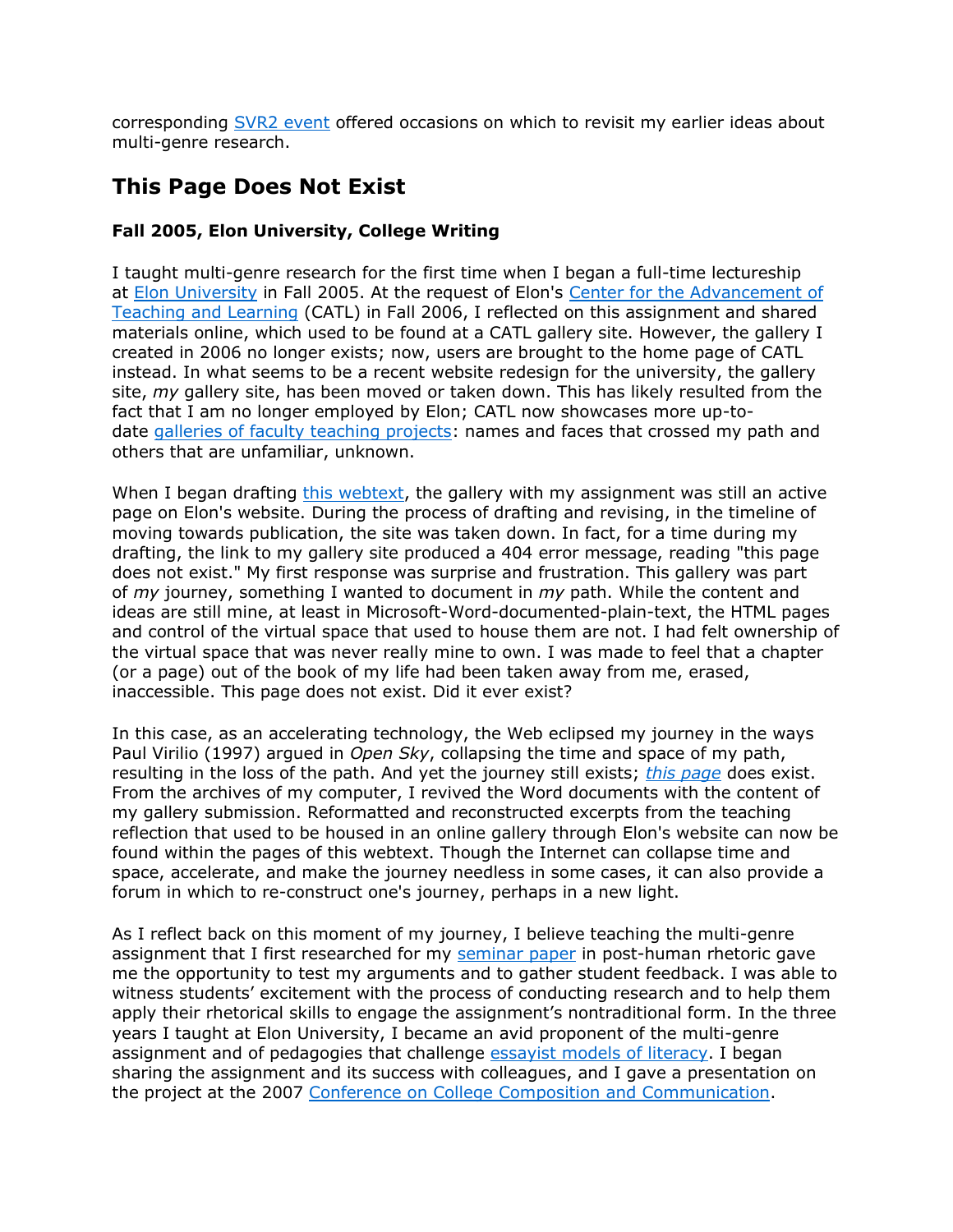When I consider how these experiences helped shape my journey toward finding place, I am reminded of the link between materiality and place and how many of my students' projects were rooted in a strong connection to place. For example, one student conducted research on the history of her family's winery, another student on the reactions of persons in her hometown to different preparations of North Carolina pork barbeque, and yet another on conflict-free diamonds. Each of these projects, like many other student projects, was strongly rooted in a particular place and the community, history, and culture surrounding that place. Since first teaching the multi-genre assignment, I have increasingly worked to have students root their work in a particular [place.](http://kairos.technorhetoric.net/16.3/praxis/hea-et-al/holmes/finding_place.html)

### **SVR2 Event**

#### **Fall 2008, University of Arizona, Spatial and Visual Rhetorics Seminar**

#### **Moving West**

In 2008, I moved across the country from my home state of North Carolina to Tucson, Arizona, to begin my PhD studies at the [University of Arizona.](http://www.arizona.edu/) The significance of space and place became even more apparent to me as I experienced cultural and geographical shock during this period of adjustment. As my husband and I drove west, we began to more fully comprehend the meaning of "big sky," and the tall trees that lined the roads in North Carolina slowly thinned out, giving way to an immense desert expanse dotted with saguaro cacti. My entire spatial orientation was different in Tucson. Surrounded by mountain ranges to the North, South, East, and West, I could now situate myself cardinally. Pondering the closest big cities to Tucson, my conception of distances changed. Whereas a five-hour drive from Raleigh, North Carolina, to Washington, DC had seemed so far, a similar six-hour drive from Tucson to San Diego, California, seemed somehow closer. My experience of moving west brought issues of space and place to the forefront of my awareness and interest.

#### **Spatial and Visual Rhetorics Seminar**

Enrolling in the [Spatial and Visual Rhetorics seminar](http://www.u.arizona.edu/~kimmehea/svr/696.htm) in my first semester at the University of Arizona, I had the chance to expand my knowledge of spatial rhetorics, building on my earlier experiences with visual rhetorics. Ultimately, the course allowed me to re-engage with the [multi-genre research project](http://kairos.technorhetoric.net/16.3/praxis/hea-et-al/holmes/thispagedoesnotexist.html) I had been teaching in first-year composition at Elon University. For our culminating seminar project, the [SVR2 event,](http://www.u.arizona.edu/~kimmehea/svr/event.htm) I wanted to again share the multi-genre assignment I had grown so fond of and which I believed fit nicely with the rhetorical focus of the English 102 course at the University of Arizona. For the SVR2 event, I prepared a pedagogy-based presentation for teachers of the English 102 course, giving them ideas for how to incorporate visual rhetorics into their curriculum. My materials for the SVR2 event, including assignment sheets for teaching multi-genre, can be found online [here.](http://www.u.arizona.edu/~kimmehea/svr/mgr_holmes.pdf) Below is an excerpt from the SVR2 event brochure that describes my presentation:

Are you looking for an innovative way to teach research and rhetoric in English 102? Look to multi-genre research (MGR) projects as a fresh alternative to the research paper or annotated bibliography. MGR projects require students to employ academic research methods, but the final product is a nontraditional combination of visually rich texts. Students become acutely aware of rhetorical situations and genre conventions, composing an argument that may result in poetry alongside an academic summary or a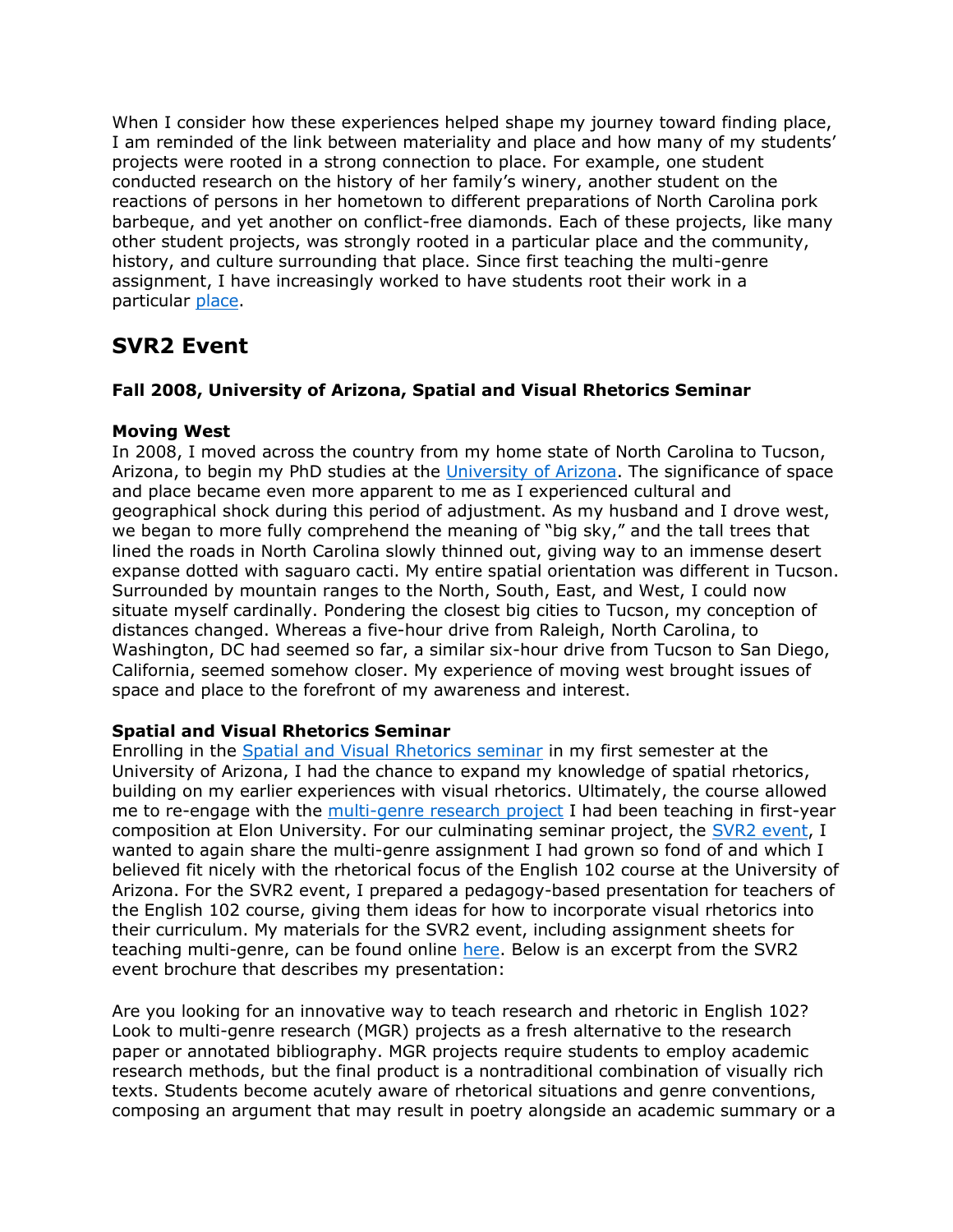grocery list with an obituary. In this workshop, I will provide an overview of the assignment, share example student projects, and discuss ways you might implement this assignment for the Controversy Analysis and/or Public Argument assignments in English 102.

The SVR2 event gave me an opportunity to reflect on how the assignment might fit with new course goals and expectations in the University of Arizona's English 102 curriculum. At the event, I organized my presentation space as an informal circle of chairs welcoming participants to gather, listen, respond, and brainstorm teaching ideas. As I had experienced in past teacher presentations on multi-genre research, the participants were perplexed by the assignment until they began seeing sample student projects. Once teachers envisioned the possibilities of what students might produce, their imaginations and interests were piqued. I found the teaching sessions I led to be highly productive, as teachers collaboratively brainstormed the many ways they might employ multi-genre research methods in their own courses.

My project for the SVR2 event was still firmly grounded in visual rhetoric. However, the spatial rhetoric readings from our course initiated another moment of personal reflection on this assignment. Once again, I found myself re-engaging with the multigenre assignment I had first written about three years ago in my [seminar paper](http://kairos.technorhetoric.net/16.3/praxis/hea-et-al/holmes/seminarpaper.html) on cyborg student writers. Equipped with spatial theories I read in the seminar, I encountered the multi-genre project from a new perspective; I began to consider how to ground the work in [space and place](http://kairos.technorhetoric.net/16.3/praxis/hea-et-al/holmes/finding_place.html) when I next taught the assignment.

# **Finding Place**

### **2011, University of Arizona, Tucson**

### **Taking Root, Finding My Place**

My move to Tucson in 2008 brought me to a wholly unfamiliar place, resutling in new images and notions of ["home.](http://kairos.technorhetoric.net/16.3/praxis/hea-et-al/holmes/index.html)" My experience of being uprooted is [common to many](http://kairos.technorhetoric.net/16.3/praxis/hea-et-al/martin/index.html)  [academics,](http://kairos.technorhetoric.net/16.3/praxis/hea-et-al/martin/index.html) and it is one that I will encounter again as I move and attempt to take root after a national job search this year. Eric Zencey (1996) wrote about this phenomenon and what he called the "ethos of rootlessness . . . in academe" (p. 15). Zencey argued for a "rooted education" that entailed professors including "local content in their courses" (p. 19). Furthermore, Zencey called for educators to "live where they work and work where they live," "to take root," and "to cultivate a sense of place" (p. 19). Though I encountered Zencey's work after my move to Tucson, my reflections on the past draw a connection between my initial sense of placelessness and my developing desire to discover a new home. In fact, connecting myself, my teaching, and my scholarship to place has become an important way for me to embrace, understand, and take root in Tucson.

### **Place-Based Education**

Zencey's claims in the "Rootless Professors" align with the growing interdisciplinary place-based education movement. A branch of new or critical localism, David A. Gruenewald and Gregory A. Smith (2008) define place-based education as "a community-based effort to reconnect the process of education, enculturation, and human development to the well-being of community life" (p. xvi). Methods of placebased education vary considerably, ranging from investigating local histories to going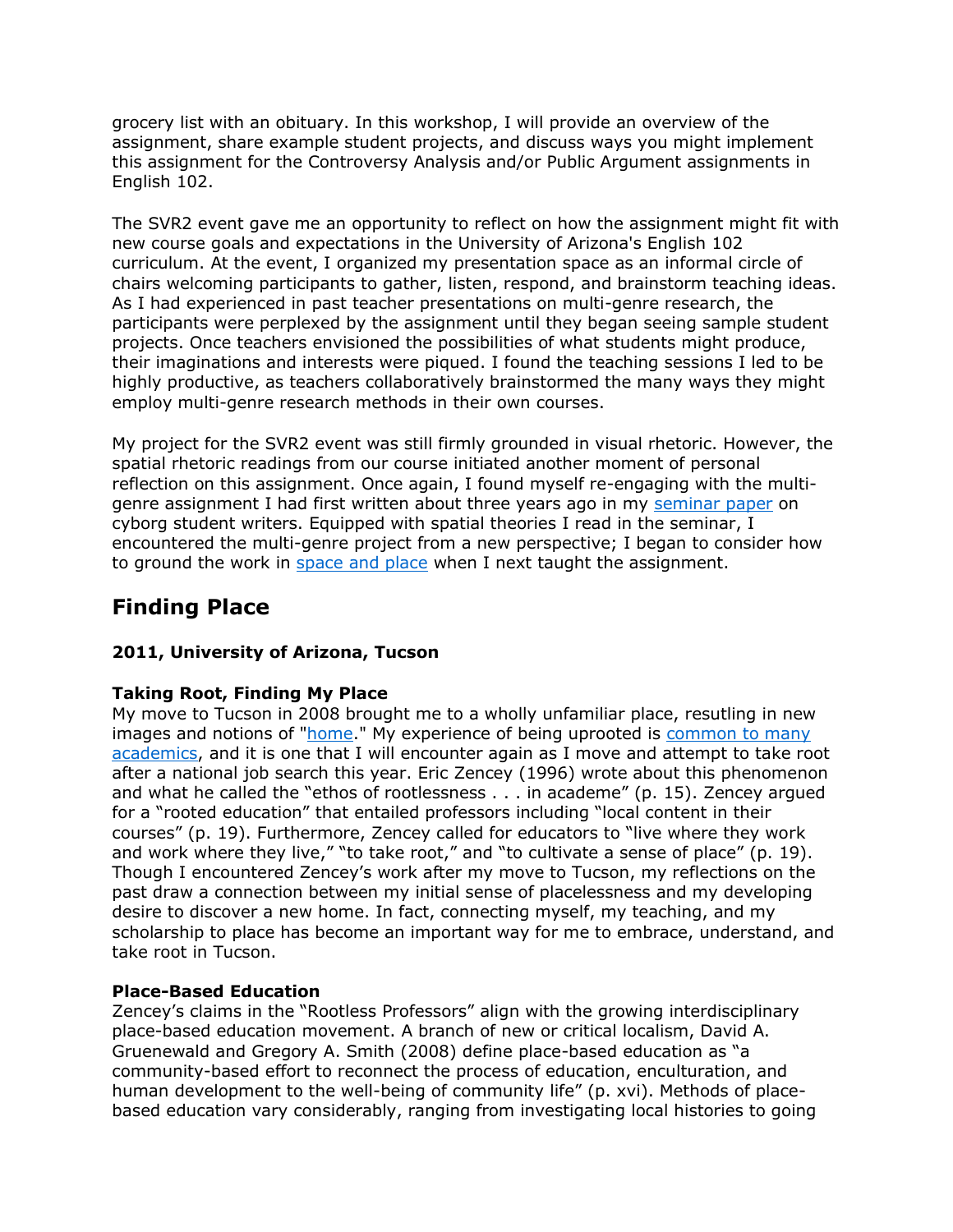on nature walks. My interest in place-based composition pedagogy coincided with my own personal quest for a place-based education about my new city. Thus, when I had the opportunity to teach multi-genre research after th[eSVR2 event,](http://kairos.technorhetoric.net/16.3/praxis/hea-et-al/holmes/svr2event.html) I considered ways to engage students in my courses with the places and spaces that surrounded them.

Drawing in part on readings from the Spatial and Visual Rhetorics seminar—specifically, Nedra Reynolds (2004) and Michel de Certeau (1984)—I reconsidered the possibility of a multi-genre research project that asked students to critically examine the spaces, places, and communities they inhabit. Whereas in the past students were free to choose any topic they wished for the multi-genre research project, in this iteration, I asked students to choose a local issue that affected a community of which they are a part. I wanted to situate the project in the lived, material realities of my students; I wanted them to see their local places and communities as sites with rich possibilities for inquiry and research.

Reynolds' (2004) examples of streetwork and de Certeau's (1984) theorization of walking both led me to require students to get out of the classroom and into the places they were researching for their multi-genre projects. In addition to the more traditional forms of library research, I asked students to conduct some form of ethnographic research (e.g., observation, informal survey, interview). These methods encouraged students to experience the spaces and places they were writing about and to apply their research to the material locations and conditions of those places.

For these place-based, multi-genre research assignments, students chose to connect with a variety of communities and places. One student conducted research related to the University of Arizona campus community; more specifically, she examined university admissions policies. Based on her library and ethnographic research, she constructed a multi-genre project in the form of a mock admissions packet with materials (brochure, video, calendar) for an incoming student. Another student conducted research on xeriscaping, a form of landscaping that reduces water use. This topic very much connected to Tucson as a place located in the desert. Yet another student composed a multi-genre project that argued for including more organic foods in children's diets. She designed a packet that could be sent home to parents of local elementary school students in a nearby neighborhood. All of these students applied their research to a local context and situated their projects within the places they live and learn.

In the end, I believe that asking students to critically consider place in relation to their multi-genre projects led to compositions that were enhanced by local resources: the culture, the people, photographs of places, brochures from local businesses. The search and the journey of that line of inquiry became exciting for students, and I saw it manifested in their final multi-genre projects.

#### **The Importance of Decelerating**

This newly formulated, place-based, multi-genre research project emerged slowly and over many years: Starting first with a [post-human rhetorics seminar](http://kairos.technorhetoric.net/16.3/praxis/hea-et-al/holmes/multigenre.html) and a [paper on](http://kairos.technorhetoric.net/16.3/praxis/hea-et-al/holmes/seminarpaper.html)  [cyborg student writers,](http://kairos.technorhetoric.net/16.3/praxis/hea-et-al/holmes/seminarpaper.html) it was articulated and re-articulated with the goals in writing programs at Elon University and the University of Arizona, shared with other instructors at a [seminar event,](http://kairos.technorhetoric.net/16.3/praxis/hea-et-al/holmes/svr2event.html) and ultimately revised in light of readings about space and place. My reflections here trace this evolution of ideas and attest to the importance of slowing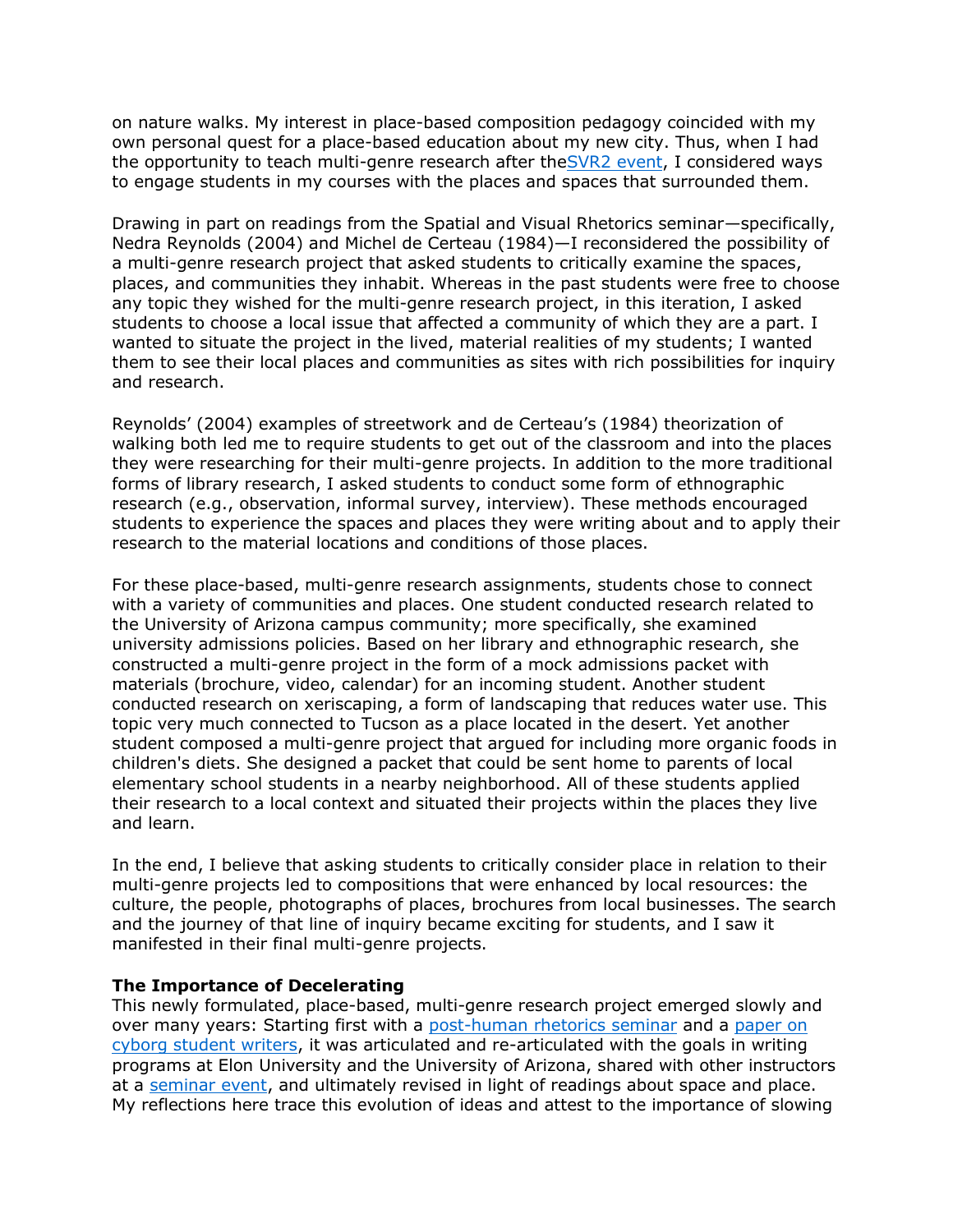down, remembering our past, and documenting the journey. Digital technologies like the Web may be accelerating at rates that collapse time and space (Virilio, 1997), but we can still look for ways to use technologies to interrupt the acceleration, making virtual spaces and places for deceleration. Blogs, personal webpages, and online journals can and have functioned in these ways.

However, Paul Virilio's caution reminds us of the importance of balancing immaterial online spaces with material places. Virilio argued that "with the advent of world time..., *the perspective of local space is vanishing*" (p. 125). We have the chance to reclaim local spaces before they vanish. Positioning our teaching and scholarship within the local places in which we live and work may slow the acceleration of our vanishing spaces. Furthermore, when technologies erase parts of our journey, as in the case of my [teaching gallery page](http://kairos.technorhetoric.net/16.3/praxis/hea-et-al/holmes/galleryreflection.html) being taken down, we must remember that we can also use technologies to reconstruct and document those journeys for ourselves and others. In this way, technologies invite us to reflect on our experiences in new ways and trace the evoluntion of our ideas and experiences, as I have done here. Attending to our academic journeys through reflective practice helps us remember, document, and preserve the essence of the path.

### **References**

Baudrillard, Jean. (1994). *Simulacra and simulation*. (Sheila Faria Glaser, Trans.). Ann Arbor, MI: University of Michigan Press. (Original work published 1981).

Davis, Robert, & Shadle, Mark. (2000). "Building a mystery": Alternative research writing and the academic act of seeking. *College Composition and Communication, 51*(3), 417-446.

de Certeau, Michel. (1984). The practice of everyday life. (Steven Rendall, Trans.). Los Angeles, CA: University of California Press. (Original work published 1980).

Deleuze, Gilles, & Guattari, Félix. (1983). *Anti-Oedipus: Capitalism and schizophrenia.*(Robert Hurley, Mark Seem, & Helen R. Lane, Trans.). Minneapolis, MN: University of Minnesota Press. (Original work published 1972).

Gruenewald, David A., & Gregory A. Smith, Eds. (2008). *Place-based education in the global age: Local diversity*. New York: Lawrence Erlbaum.

Haraway, Donna. (1991). *Simians, cyborgs, and women: The reinvention of nature*. New York: Routledge.

Haraway, Donna. (1992). The promises of monsters: A regenerative politics for inappropriate/d others. In Lawrence Grossberg, Cary Nelson, & Paula A. Treichler (Eds.),*Cultural studies* (pp. 295-337). New York: Routledge.

Holmes, Ashley. (2007). Exploring voices and identities: Multi-genre research in first year writing. Conference on College Composition and Communication, New York, NY.